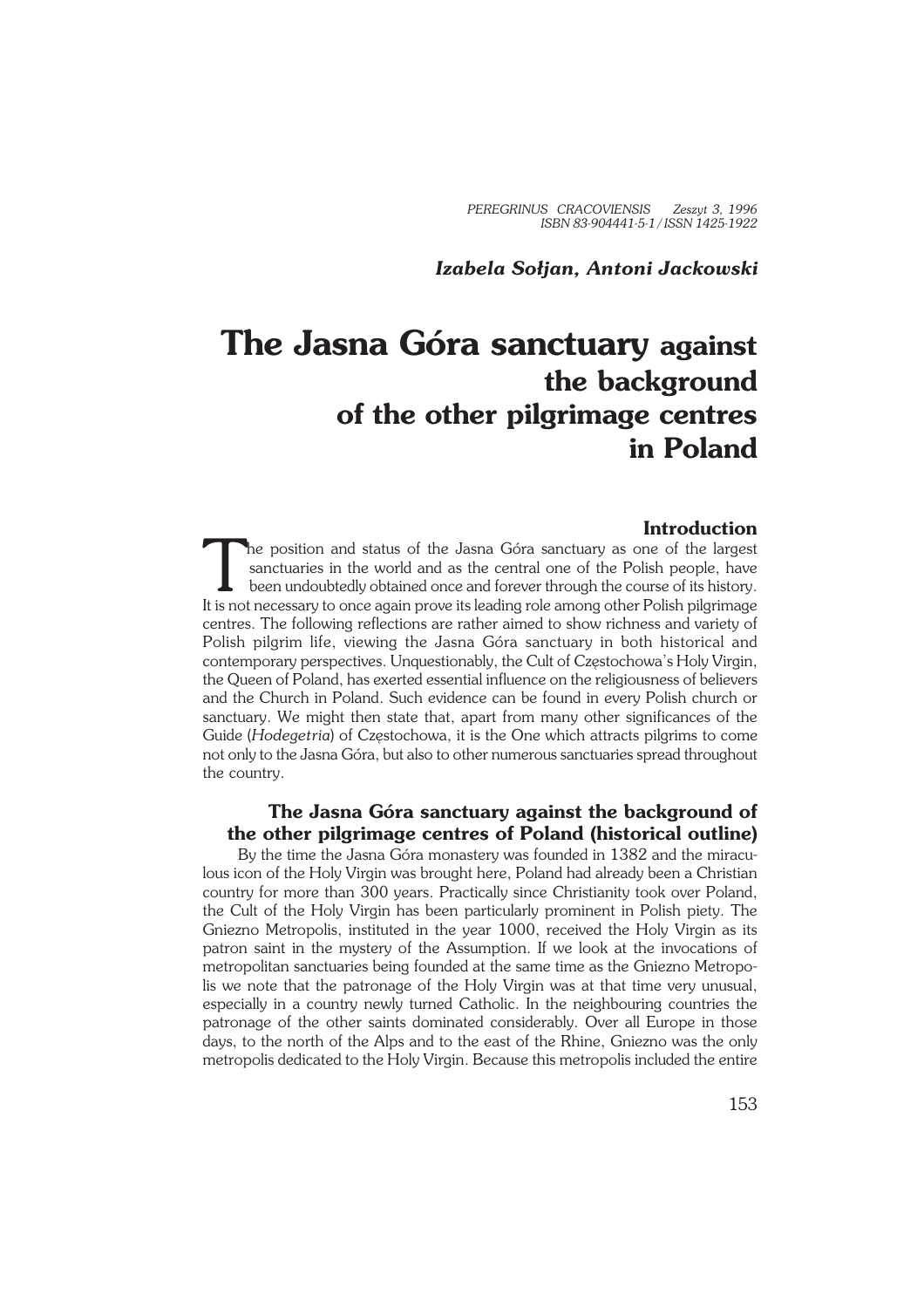kingdom of Bolesław Chrobry (Ladislaus the Brave), the Holy Virgin became the patron saint of the Polish Kingdom.<sup>1</sup>

Along with the Marian trend in Polish religious culture of the early Middle Ages, the cult of saints and the saintly dead was also prominent. That was why the oldest movement of pilgrims was related to the cult centres. The Gniezno Cathedral was well advanced in this regard when the body of St. Aldabert (Wojciech) was deposited in 997. St. Aldabert was then proclaimed patron saint of the Polish people and state, and the cathedral of the Holy Virgin was jointly dedicated to the Saint (11th century). In 1000 Emperor Otto III took part in a pilgrimage to the Saint's tomb. The cult of St. Aldabert under papal and royal protection developed quickly and became one of international significance. In 1097, at the centenary anniversary of St. Aldabert's martyrdom, Archbishop Martin, in the presence of Prince Władysław Herman (Ladislaus Herman), consecrated the Gniezno Cathedral as a pilgrimage sanctuary. Among its pilgrims were kings and princes of Poland, and in 1113 it was visited by Bolesław Krzywousty (Ladislaus the Wrymouthed) during his penitential pilgrimage to Gniezno.<sup>2</sup> Another pilgrimage centre related to St. Aldabert was Trzemeszno which possessed a valuable relic: the Saint's hand.

It is a rather difficult matter in such a brief study to focus on all sanctuaries connected with the cult of relics and saints appearing in Poland before the end of the 14th century. That is why only the most important of them, no less than of regional importance, will be mentioned here: Święty Krzyż (a relic of the Holy Cross), Stary Sącz (the cult of the blessed Kinga), Trzebnica (the cult of St. Jadwiga Śląska), Góra Chełmska (Mount Chełm, later Mount St. Ann and her cult), Tropie and Oława (the cult of St. Andrzej Świerad), Mogiła (the cult of the Holy Cross). A particularly favourable place among medieval sanctuaries was unquestioningly Cra− cow. The pilgrimage movement concentrated there around the cult of St. Florian (dating from the end of the 12th century), St. Stanisław the Bishop Martyr (died in 1079, canonised in 1253), the blessed Salomea (the second half of the 13th centu− ry), St. Jacek (Hyacinth) (the second half of the 13th century) and the so−called Cracow saints (the cults of Bishop Pendota, Jan of Kęty, Szymon of Lipnica and Stanisław Kazimierczyk). In the 15th century, regarded as the peak period in pil− grimages, in Cracow alone there were seventeen pilgrimage centres.<sup>3</sup> It is worth mentioning, that up to the present time one cult which outlived the others is the Cult of St. Stanisław, who is regarded as one of the main patron saints of Poland. For centuries this cult has played an essential role in shaping Polish national identi− ty. Wawel, with the Saint's confession, became a place of mass pilgrimages for Poles, especially in the years of servitude, in the trend of so−called "national pilgrim− ages".

According to tradition conveyed through centuries, the appearance of the first Polish sanctuaries of the Holy Virgin date back to the late 13th - early 14th centuries, or even to the end of the 12th century (Górka Klasztorna, Bardo Śląskie, Lubawa, Wambierzyce, Borek Stary, Stara Wieś, Krzeszów, Piaseczno). 4 One must remember that tradition often dates the founding of a given centre much earlier than is confirmed by historical sources. This is not the case as far as Jasna Góra is

 $\Box$ 

┑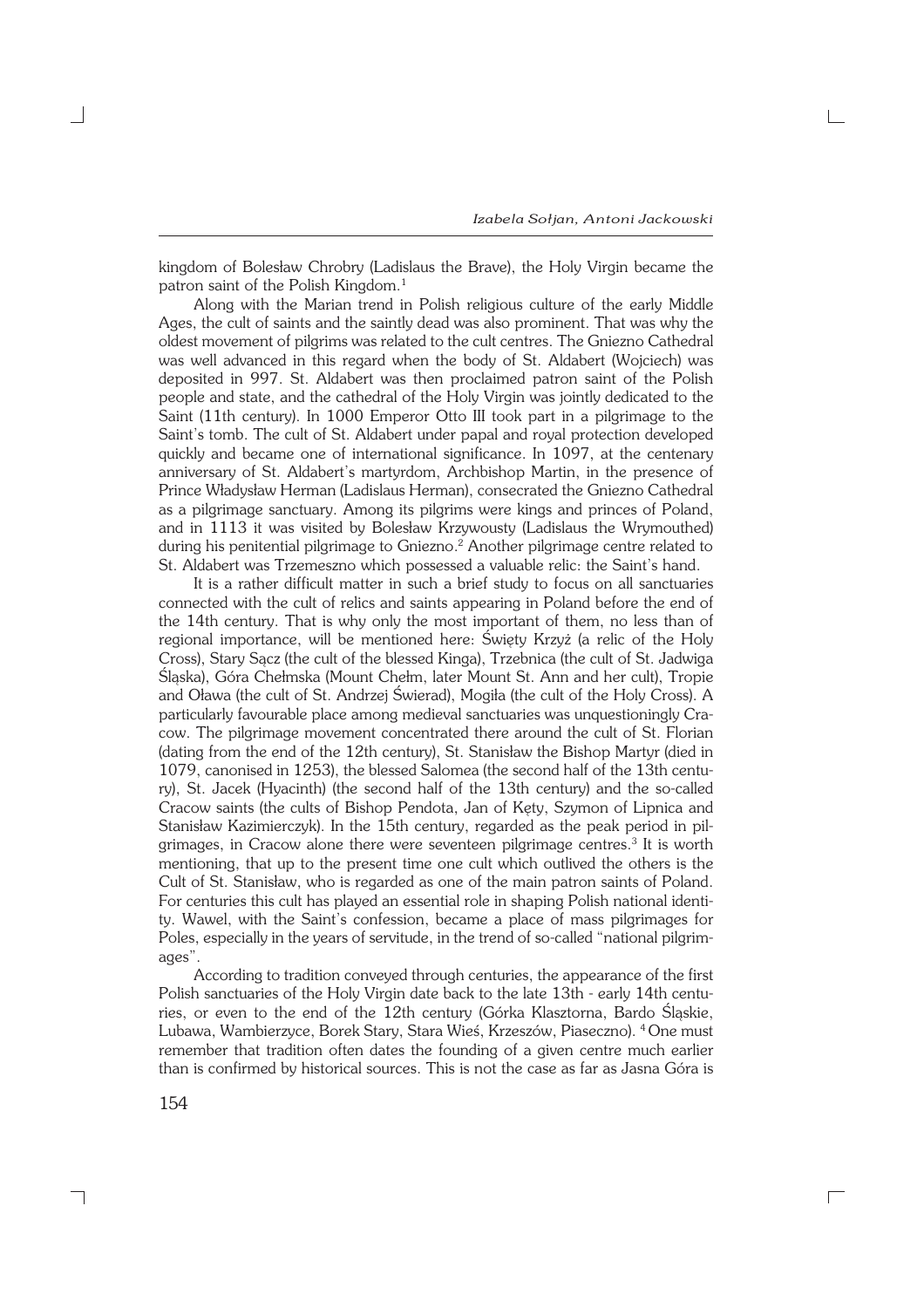concerned; its foundation in the 1382s is fully documented. However, the previous history and the date of its icon fall within the sphere of traditions and hypotheses. It is known that Władysław Opolczyk (Ladislaus of Opole) brought the icon from Bełz, Ruthenia (Ruś), where it had been worshipped. The origin of the Jasna Góra sanctuary demonstrates the icon's phenomenon and exceptionality.

Over a period of several decades the Jasna Góra monastery, not yet in pos− session of the status of a national pilgrimage centre, became an international centre attracting pilgrims mainly from Central and Eastern Europe.<sup>5</sup> In the Jagiellonian Library is a report, dated 1437, by the prior and custodian of Jasna Góra about the miracles experienced here. The majority of 56 people healed here were from the Opole area of Silesia.<sup>6</sup> In the second half of the 15th century among the pilgrims, Jan Długosz mentions Czechs, Slovaks, Moravians, Prussians and Hungarians. The 16th century sources mention the following nations: Lithuanians, Samogitians and other Baltic Peoples, Muscovites, Saxons, and those from Ruthenia.7 The factor that attracted believers from Poland and abroad were undoubtedly the miracles that took place and the mercies received. In his letter to Pope Martin V (1429) King Władysław Jagiełło (Ladislaus Jagiello) wrote that in the Jasna Góra church "*with the power of God mysterious miracles take place...*" − "*crowds arrive there hop− ing to find salvation and indulgences*".<sup>8</sup> From the very beginning, Pauline Fathers and the monastery's founders looked after the cult's development. In 1393 Jasna Góra became a royal foundation. The kings of the Jagiełło dynasty strived to make the Jasna Góra Holy Virgin the patron saint of the Polish Kingdom. Indulgence privileges granted to Jasna Góra by the Vatican in the 15th century strengthened its position as one of the most important sanctuaries in Poland. The pilgrimage traffic to the Black Madonna was stimulated particularly after the assault and robbery of Jasna Góra in 1430 when the miraculous icon was damaged. The painting was restored in Cracow and in 1434 was carried back to Częstochowa in a ceremonial procession.

The indulgence privilege, granted to Jasna Góra by the Apostolic See in the 15th century, established the position of the centre as one of the most important sanctuaries on Polish lands. The relationship of Jasna Góra with the ruling dynasty from its very beginning certainly influenced the formation of a strong Polish nation− al character of the Marian cult in later centuries. In evidence of this fact, due to a privilege granted to Jasna Góra in 1450 by Zbigniew Oleśnicki it was possible to get a special indulgence here on the condition of saying a prayer for peace in the Polish kingdom as well as for the king and the bishop of Cracow.<sup>9</sup> In the middle of the 16th century Grzegorz of Sambor, a canon of St. Ann's church in Cracow, in his Latin poem "*Częstochowa*", was the first to call the Jasna Góra's Holy Virgin "t*he Queen of Poland*".10 Likewise P.H. Pruszcz, in the first register of Polish sanc− tuaries released in 1644, addresses the Częstochowa's St. Mary, among other icons, as *Regni Polonae*. <sup>11</sup> The heroic defence of Jasna Góra from the Swedes in 1655 and in consequence Jan Kazimierz's vow in Lvov finally confirmed and solidified the Cult of the Częstochowa's Holy Virgin as the Queen of Poland. Other evidence that clearly testifies to the development of the Cult of Jasna Góra's Icon, was the

┐

155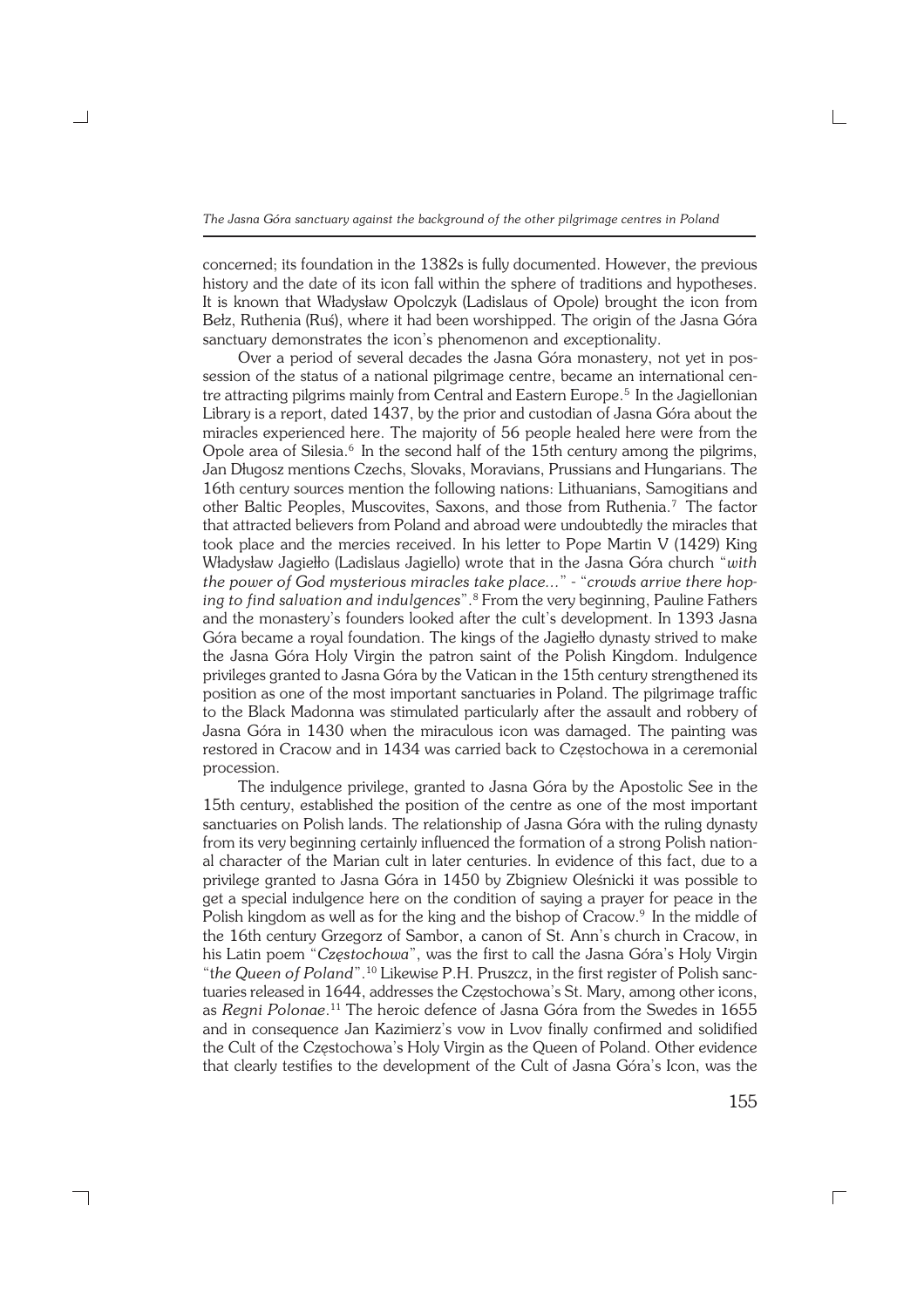$\Box$ 

fact that already in the first centuries of the centre's existence, from the 15th or even the end of the 14th century, there appeared numerous cult copies of this icon. Some of them became the objects of believers' worship and numerous pilgrimage centres were founded around them. The following pictures are worth mentioning: icons in Sokal, Bochnia, Stanisławów, Stara Wieś near Racibórz, Okulice, Cracow (in St. Mary's Church), Maków Podhalański, and Zbaraż.12 Before leaving Poland in 1669, King Jan Kazimierz presented his picture of the Częstochowa Holy Virgin (called the Kazimierzowska Holy Virgin) to the church in Rajcza, where the Cult of the Icon is alive to the present day. The picture from Sokal, dating back to the end of the 14th century was so greatly worshipped that the sanctuary was called the "*Częstochowa of Ruthenia*", and in 1724 (seven years after the coronation of the Jasna Góra Icon) the image received a Papal crown. Many of those images became famous for unusual occurrences and the mercies received before them. For exam− ple, icons from Bochnia "cried"; "thick and transparent sweat" was observed on the icon of Okulice. The miraculous nature of these images was confirmed by bish− ops' decrees and the government's coronation procedures. A great advocate of the Jasna Góra Holy Virgin was its coronator, Bishop Christopher Szembek. After he took office over the Varmia diocese (1724−1740), he brought copies of the Często− chowa Holy Virgin to Glotów, Stoczek and probably to Gietrzwałd.13 In addition, in the first half of the 16th century, images of the Częstochowa Holy Virgin began to appear not only in churches and courts but also in poor peasants' huts. For the ordinary pilgrim, only small religious images were painted, but their Częstochowa origin was essential. Up to the 1840s there was a tradition of touching and rubbing such images against the original. Later on this tradition was prohibited to safeguard the icon.<sup>14</sup> The second half of the 16th century, the 17th and 18th centuries was a period of considerable animation in religious life and pilgrim travel, not only to Jasna Góra and related centres, but also to many other parts of Poland. The Cult of the Holy Virgin was an essential religious element for a wide array of social groups. Diocesan and monastic centres tried to obtain images famous for their mercy, which increased the centre's status considerably and facilitated its development. The rea− sons for such phenomena can be explained by the trend of Catholic revival, a backlash to the destruction of sacred pictures by Protestants. Apart from small cult centres appearing at that time connected with the mother parish, larger places of pilgrimage of regional importance emerged. The most renowned ones were sanc− tuaries in: Kodeń (the Queen of Podlasia), Święta Lipka, Piekary Śląskie, Tuchów, Żyrowice, Lvov, Vilnius, Leżajsk, and Poczajów. The estimated number of sanctu− aries possessing a regional status in 17th and 18th centuries is about 150.15 Since the beginning of the 17th century such places as calvaries (pol. kalwaria, niem. Kalwarienberg) founded after the example of the Jerusalem Calvary, became pop− ular pilgrimage destinations. The first calvary in Poland was founded in 1602 by Mikołaj Zebrzydowski, the voivode of Cracow. The Kalwaria Zebrzydowska was followed by many others: Pakość on Noteć (1628), Kalwaria Żmudzka (1639), Ka− lwaria Żydowska (1640), Wejherowo (1649), Werki near Vilnius (1662), Kalwaria Pacławska (1668), Góra Kalwaria (1670), Krzeszów (1672), Wambierzyce (1681−

┐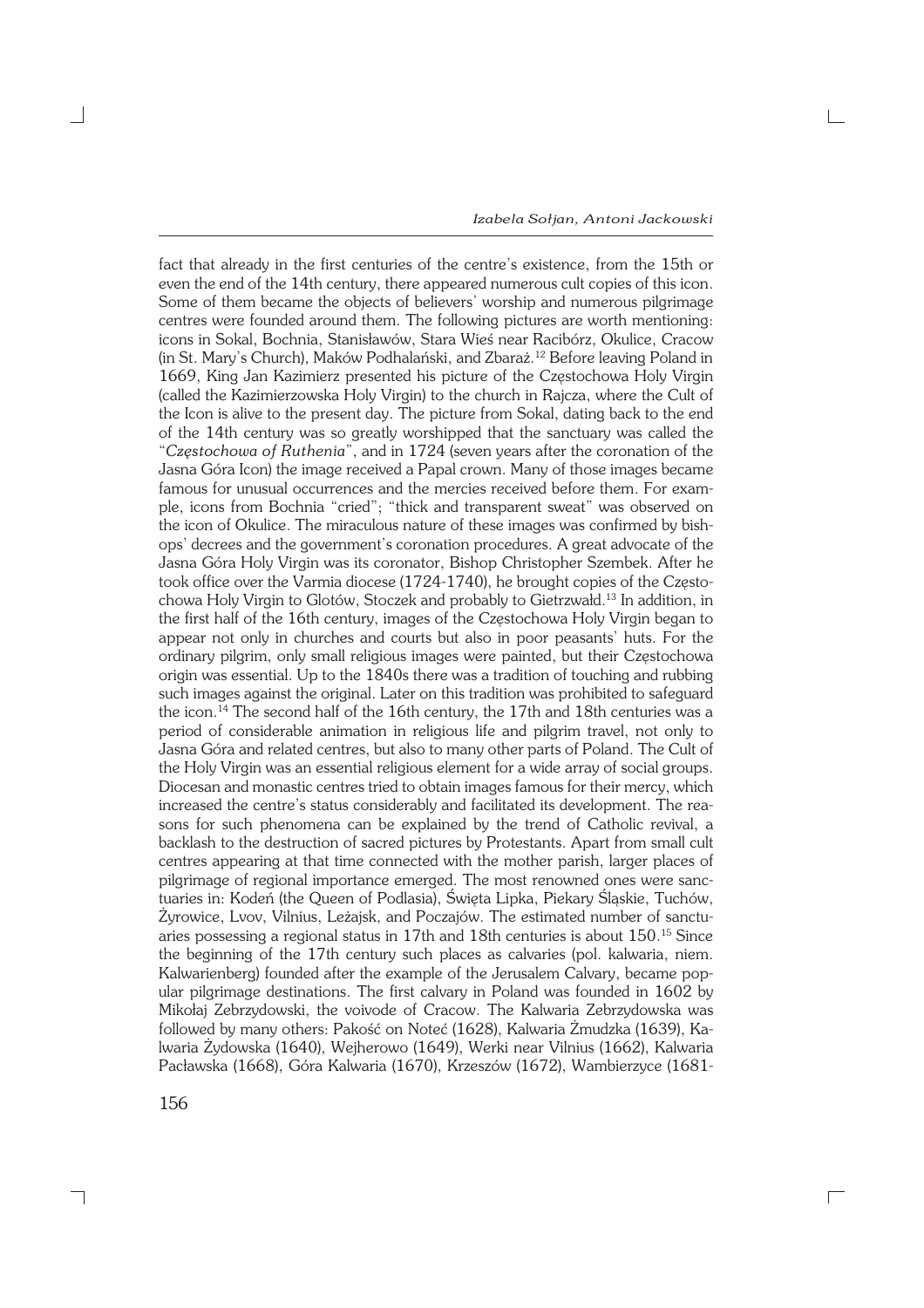*The Jasna Góra sanctuary against the background of the other pilgrimage centres in Poland*

1708), Góra Świętej Anny (1700−1709), and Ujazdów (1731).<sup>16</sup> It is necessary to emphasise that pilgrimages to calvaries were never as numerous as to the Holy Virgin's sanctuaries, so some caretakers of calvaries tried to find famous images of the Virgin to bring her mercy (e.g., Kalwaria Zebrzydowska 1641, Pacławska Ka− lwaria 1679).

It has already been mentioned that pilgrimages were one of the key aspects of the rich piety of the Polish Baroque period. This period is characterised by the beginning of regular walking pilgrimages to Jasna Góra from Kalisz, Piotrków, and Warsaw.<sup>17</sup> The first pilgrimage from Warsaw took place in 1711, and up to the present day they total 280, forming a sort of religious and social phenomenon in Europe.18 In the 17th century votive pilgrimages appeared, which were not only for visiting sacred places, but also for taking complex vows. The greatest number of pilgrims was registered during coronation and jubilee celebrations. The coronation of the Jasna Góra icon in 1717 alone gathered more than 200 thousand pilgrims. Other coronations, especially in Troki, Podkamień, Łuck, Vilnius and Lvov, also had large turnouts.

The period of over 100 years of national servitude was extraordinarily difficult both for the Polish Church and people. In a country divided among the three parti− tioning powers, devoid of its own statehood, the Church was the only institution of a nation−wide character which united the people. In those days sanctuaries became the mainstays of Polishness, conveying deeply rooted traditions and national sym− bols. In spite of the numerous restrictions imposed by the Partitioners, in spite of various administrative prohibitions against pilgrimages, the Polish "*loca sacra*" re− mained living cult centres. In all the three occupied sectors the authorities opposed pilgrimages to Jasna Góra most of all because the Cult of the Częstochowa Holy Virgin identified with the Queen of Poland, was the cult that they feared most. The Partitioners were aware that without its eradication or, at least, inhibition, all attempts to deprive Poles of their national identity would be fruitless. Already in 1754 the Prussian King Frederick II banned pilgrimages in Silesia (the ban was renewed in 1764), although generally it did not bring about the intended effect.<sup>19</sup> Movement towards Częstochowa did not decrease even after building a calvary in Piekary Śląskie. In the 19th century from several hundred to several thousand pilgrims from nearly every parish of Silesia took part in pilgrimages to Jasna Góra. In 1869 to 1914 the so−called Prussian indulgence (Ss. Peter and Paul indulgence) gathered believers from the majority of the Upper Silesia parishes.<sup>20</sup> Appointment of "substitute" sanctuaries (e.g. Kobylanka for Galicia and Gietrzwałd for the Prussian sector) did not solve the problem of Jasna Góra. Between 1885 and 1914, 700 to 1000 pilgrimages arrived in Częstochowa annually, in total from 300 to 400,000 pilgrims.<sup>21</sup> The tsarist authorities simply called the Częstochowa Holy Virgin "the head revolu− tionary" of the Polish kingdom. The malevolence of authorities additionally fortified the patriotic character of pilgrimages, especially in the 1860s. Pilgrims often brought banners with the Polish Eagle and other national symbols, and sang patriotic hymns.

In the years of servitude, pilgrim traffic had a distinct national colouring which was typical not only of the Jasna Góra sanctuary but also many other centres. For

┑

157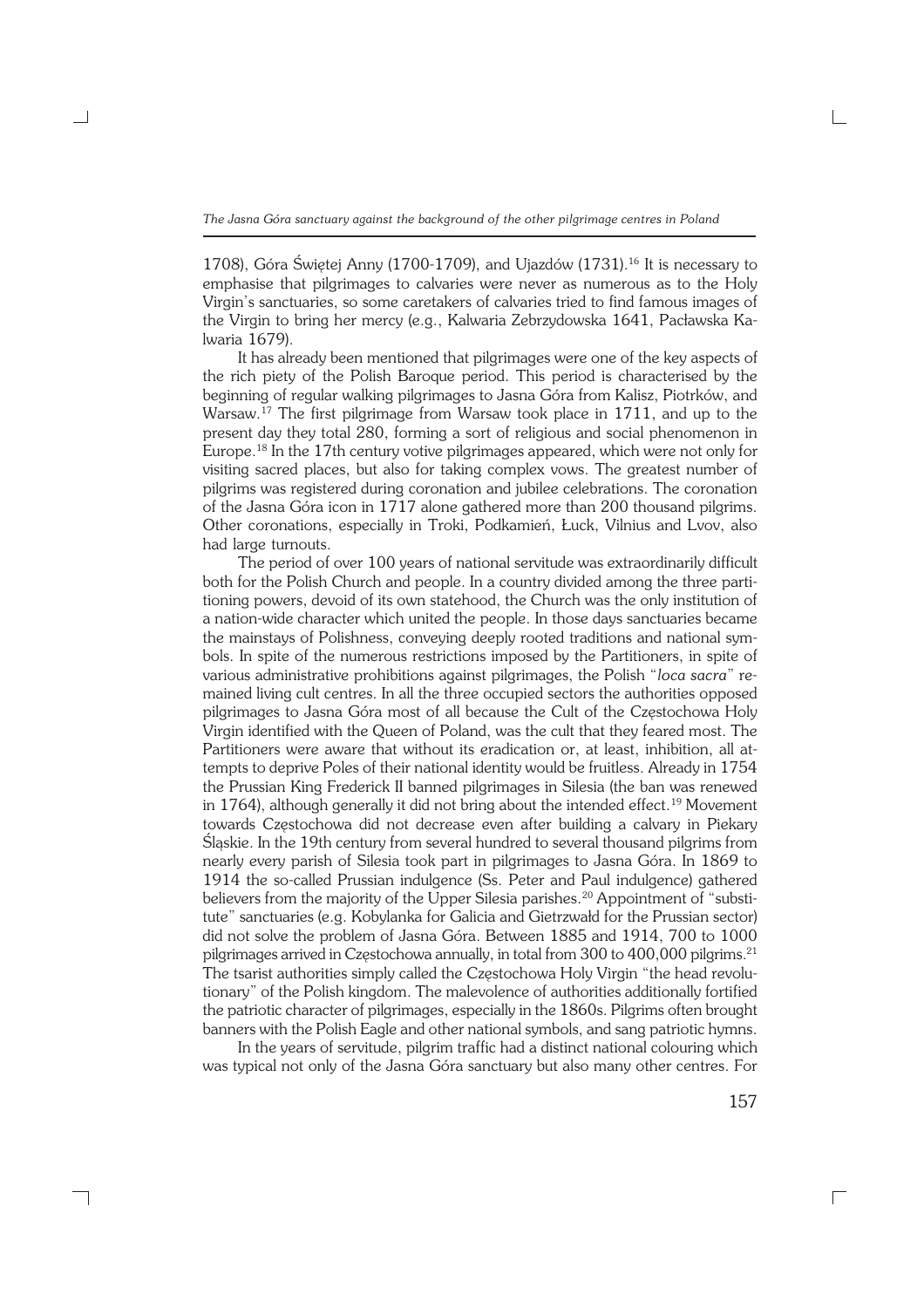$\Box$ 

example Kobylanka dwellers still remember the pilgrimage which came from Nowy Sącz in 1861 for St. Michael's indulgence. People carried a cross with the inscrip− tion: *"Let God liberate Poland"* and below, *"Forgive them, for they know not what they do"*. On the reverse side the following was seen: *"To our brothers who were massacred in Warsaw and Vilnius"*. <sup>22</sup> Under foreign domination so−called national pilgrimages were widespread and characterised by organised marches to places closely connected with the history of Poland, such as: Gniezno, Cracow, Warsaw and Vilnius. Pilgrimages from Upper Silesia to Cracow were of special significance, thousands of people have followed this trail each year since 1840. In the 1890s pilgrims went as far as the border at their own expense and further *"at* the expense of Poland", financed by the so-called Cracow organising committees.<sup>23</sup>

During the second half of the 19th century, due to recognition of Galician autonomy, a distinct revival and development of religious practices was noticeable there. Aside from Cracow, principally Kalwaria Zebrzydowska, due to difficult ac− cess to Częstochowa which was situated within the Russian sector, became a na− tion−wide sanctuary of the Holy Virgin. Pilgrims from many parts of pre−partitioned Poland arrived here, even from Pomorze. Two hundred and forty three diocesan and monastic priests and about 230 thousand believers from Galicia, the Polish kingdom, Hungary, Moravia, Prussian and Austrian Silesia, Poznań and Lithuania took part in the coronation celebrations in 1887.<sup>24</sup> At the beginning of the 20th century Kalwaria Zebrzydowska was regarded as one of the biggest pilgrimage cen− tres in Europe, alongside of such sanctuaries as Altötting or Mariazell.25 Other Gali− cian centres also experience a revival in the second half of the 19th century. This is seen in numerous coronations of images of the Holy Virgin. Among the 14 papal coronations organised under occupation, all except one in Sulisławice, took place in Galicia. Apart from the previously mentioned Kalwaria Zebrzydowska, these cer− emonies took place in Stara Wieś, Kalwaria Pacławska, Cracow, Lvov, and Tuchów which certainly strengthened their positions among Polish pilgrimage centres.

In the Prussian sector in the 1870s, Gietrzwałd unexpectedly gained popular− ity, due to the appearances of the Holy Virgin which occurred there from June 27 till September 16, 1877. On ordinary days the number of pilgrims reached 2,000 and 8,000 on Sundays. Priest F. Hipler who witnessed these revelations, estimated the number of pilgrims from the middle of July till the middle of September in 1877 to be from a quarter to a half million: *"They were Germans and Poles, Lithua− nians, Mazovians, Kashubes, highlanders, Poles not only from the Prussian sec− tor and Galicia but also Russia, despite the cordon and border guards"*. <sup>26</sup> In the following years the number of people visiting Gietrzwałd gradually decreased and before World War I was estimated at 40 thousand each year.<sup>27</sup> In the second half of the 19th century the Holy Virgin was to reveal herself again in other parts of Po− land. The cult initiated at that time led to the foundation of numerous sanctuaries in these locations, suffice to mention Licheń (the cult of the Holy Virgin, the Queen of Poland) or Szczyk (the Częstochowa Wspomożycielka na Górce, Our Lady of Help on the Hill). The occupying authorities tried not to publicise these events mainly because Polish national tones were starting to appear. During the period of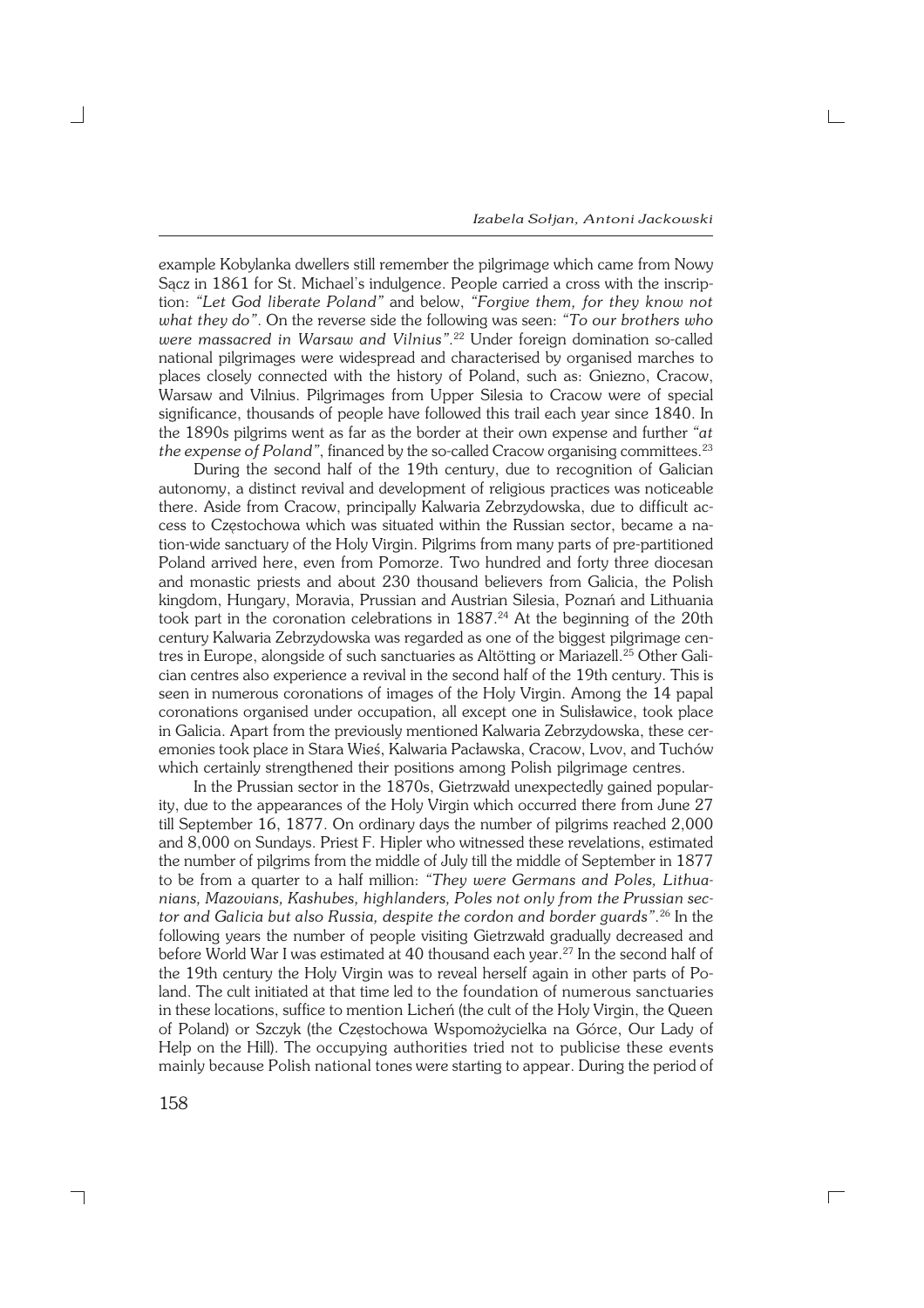#### Fig. 1. Pilgrimage movement in chosen centres of religious cults in Poland in 1938 (in thousands of persons)

national servitude Poles willingly made further pilgrimages to Piekary, Góra Świętej Anny, Wambierzyce, Bardo, Vilnius, Święta Lipka, Stoczek Warmiński, Święta Góra near Gostyń and many others. Arguments of a national nature sometimes occurred on Góra Świętej Anny, so separate pilgrimage times were arranged for German and Polish groups in 1861.<sup>28</sup>

Freedom of religious practices was restored after regaining independence in 1918 and the development of cult centres and pilgrim traffic were typical of Polish piety during the period of the Second Republic. On June 6, 1918, General Józef Haller visited Jasna Góra at the end of his thanksgiving pilgrimage for regained freedom. In 1920 to 1921 the whole nation came here with the same intention. In August 1920 after *"the miracle on the Vistula"*, lying prostrate on the Jasna Góra square, countrymen once again acclaimed the Częstochowa Holy Virgin as the Queen of Poland.<sup>29</sup> A new form of worship became the taking of oaths: Polish bishops (1920), women (1926), students (1936), teachers and husbands (1937). In 1932 to 1933, throughout the year people celebrated the 550th anniversary of Jasna Góra, when more than 1.5 million pilgrims came.

The *Mariological map of Poland* published in 1937 became an interesting source of information about Polish sanctuaries and Jasna Góra's role.<sup>30</sup> It was com-

┑

159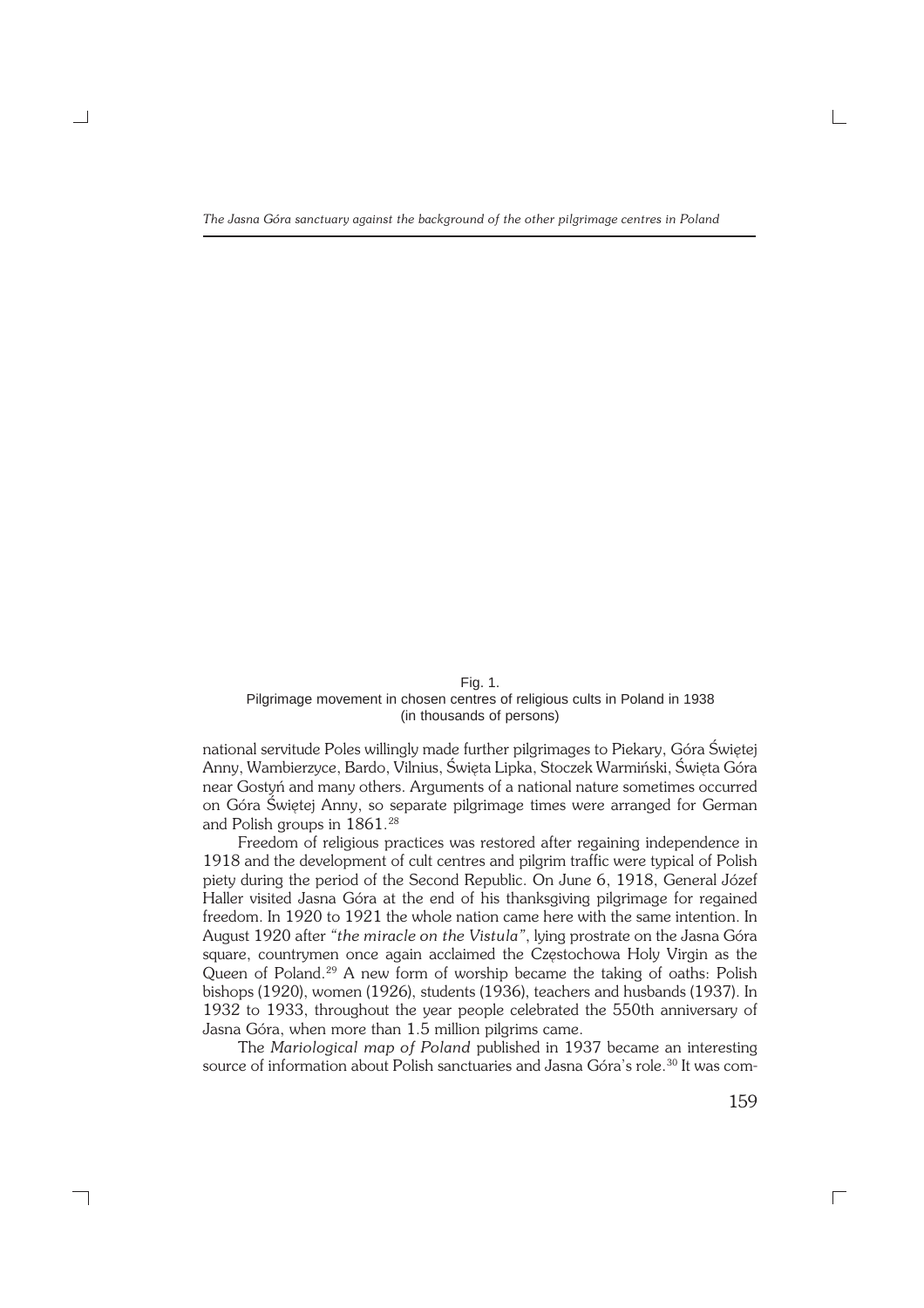$\Box$ 

piled and based on works by Nowakowski<sup>31</sup> (description of 1,111 miraculous images of the Virgin in Poland), Fridrich<sup>32</sup> (373 miraculous likenesses) and Baracz<sup>33</sup> (463 likenesses). The sanctuaries are marked on the map according to the following criteria: places of miraculous images, miraculous images privately and officially coronated and pilgrimages places with miraculous images, attributing the highest rank to the latter. Miraculous victories gained with the help of Our Lady the Queen of Poland are also marked on the map. The most significant victories in the history of Poland, such as Grunwald (1410), Chocim (1621), Vienna (1683) and *"the miracle on the Vistula"* (1920) are attributed to the Częstochowa Holy Virgin. It is also interesting that the network of pilgrimage centres shown on the map is the densest especially in the west, centre and southeast of Poland. The authors suggest that, *"The density of these miraculous images of the Holy Virgin is not only evidence testifying to Her merciful love for the Polish people, but they are also fortresses protecting Poland from its internal and external enemies... These fortresses are foundations of the most beautiful and noble love of God and the Fatherland"*. If we add the words of one of Poland's greatest enemies, Governor H. Frank: *"when all stars for Poland went out, there was still a light shining from Częstochowa and the Church"*. After this comment, a summary of the above reflections seems superfluous.

# **The Jasna Góra sanctuary against the background of the other pilgrimage centres in Poland**

Even superficial studies of the fates of the Church and the Polish people in the postwar period allow one to observe an earlier unprecedented blooming of Marian piety, to a decisive degree inspired by the cult of Our Lady and the Queen of Jasna Góra. All the meaningful events of a religious or national−religious nature have their source here, developing and strengthening through the ages the position of Jasna Góra as the *"spiritual capital of Poland"*, and irreparably inscribed into the con− sciousness of the broad masses of Polish society. Similarly to earlier difficult peri− ods, as in the years of Communism, the Jasna Góra "lights", allowed the weather− ing of successive historical upheavals. In reply to the Fatima proclamation and the appeal of Pope Pius XII, Primate August Hlond together with the Episcopate, the presence of a million pilgrims, on the 8th of September 1946 summited, on Jasna Góra, the whole nation to Immaculate Heart of Mary. An enormous service for the Church as well as for the nation and Jasna Góra itself were performed with certain− ty by the Millennium Primate, Cardinal Stefan Wyszyński, who not for nothing is called the Father of the Nation. Through his whole life his was patronis by the Częstochow Mary, never parting from its likeness. So it was on his initiative that in 1956 the Jasna Góra Vows of the Nation were renewed, and next the initiation of the Great Novena, which lasted 9 years, and was a preparation for the Millennium celebrations of 1000 years of Polish Christianity. In their preparation the entire nation was involved, every diocese and every parish. Around the marvellous image on Jasna Góra gathered diocesan and parish delegations in connection with the so−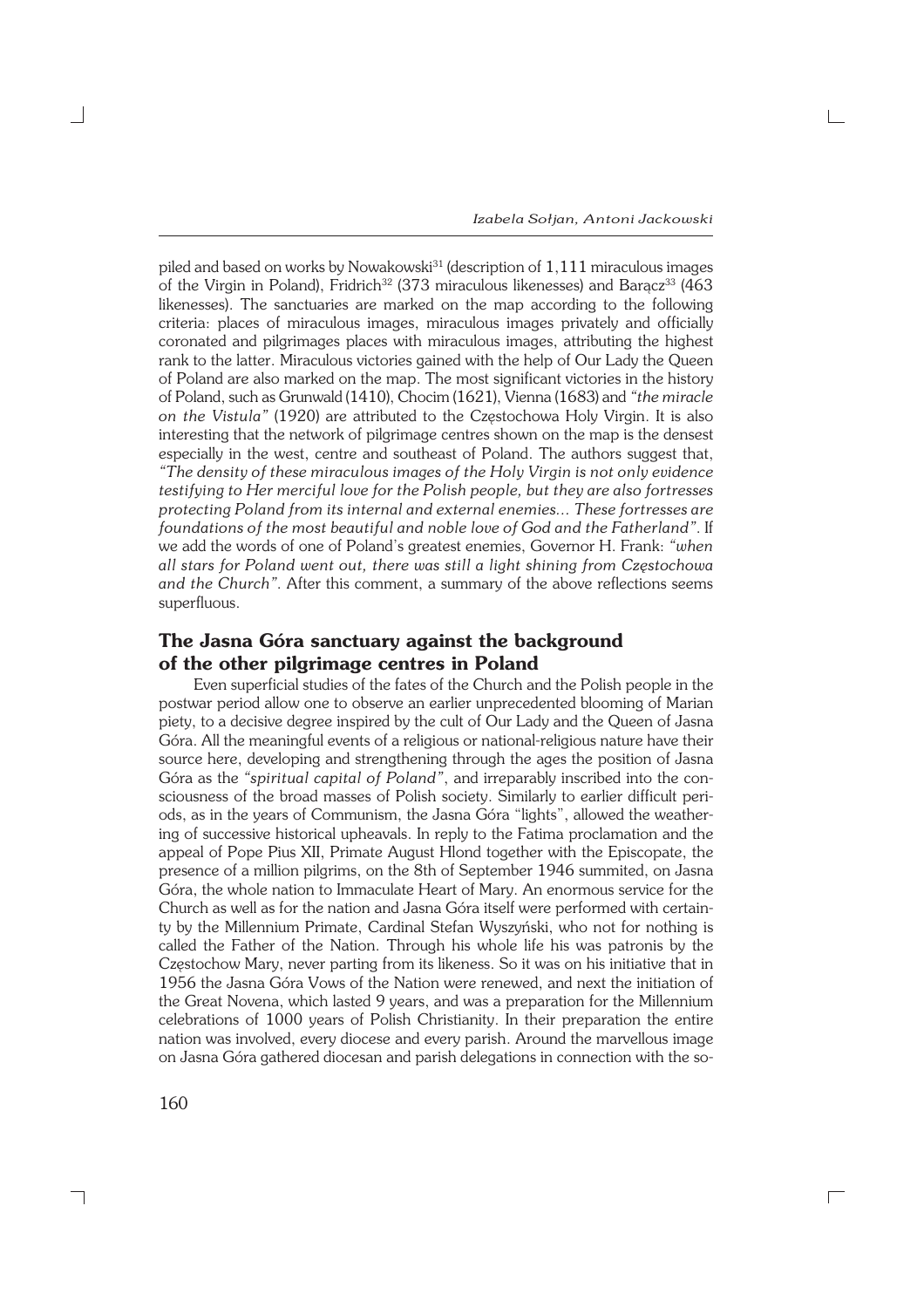called "acts of kindness" for the Church and the fatherland. Returning, they took with them symbolic hosts, rosaries, gorgets and pictures, that were to emphasis the direct contact of Jasna Góra with the parishes.<sup>34</sup>

An unprecedented fact on a world scale, became the peregrination of a copy of the Częstochowa Lord's Mother image round all the Polish parishes and homes. The celebrations connected with the pilgrimage started on the 26th August 1957 at Jasna Góra, while the pilgrimage itself set off on the 29th August of the same year from the Warsaw archdiocese and in the course of 23 years wound its way through all the parishes. The visitation was broken in the millennium year of 1966 so that the copy could be present in the twenty five diocesan towns on the "Millen− nium Route" (from April to August). Despite the difficulties created by the Communist authorities e.g. the `imprisoning' of the copy at Jasna Góra from 2nd Septem− ber 1966 to 18th June 1972, when, instead of the image, empty frames made the rounds − the first great pilgrimage was continued and finished at Częstochowa on the 12th of October 1980. During those twenty three years Primate Wyszyński greeted and took leave of the Jasna Góra Visitation in almost every diocese, saying to all *"Do not fear the acceptance of Mary"*. <sup>35</sup> The great pilgrimage was accompa− nied by so−called small visitations, during the course of which a copy of the Jasna Góra Icon was seen by religious orders (from 10th May 1962 to the end of Decem− ber 1965) and families (during the period between 15th October and 8th Decem− ber 1965, 6282 parish delegations received on Jasna Góra images of the Lord's Mother of Częstochowa with the inscription: *"Every Catholic family in your par− ish I submit to the maternal servitude of the Mother of God Incarnated and the Mother Church on earth and our Fatherland. With God's blessing Stefan Cardi− nal Wyszyński, Primate of Poland. Jasna Góra 26.08.1965"*<sup>36</sup> ). The fruits of the pilgrimage displaying themselves in the spiritual and moral renewal of the nation encouraged the Episcopate to repeat it. The second great visitation began on 5th May 1985 in Drohiczyń and is still in progress.

The Peregrination of the copy of the Image of The Lord's Mother of Często− chowa caused keenness in individual dioceses and deaneries to organise similar shrines to the Lord's Mother of Częstochowa. As an example one could mention the pilgrimage of the Ludźmierska Lord's Mother's image or that of Kodeń (both of a regional range) and also the wanderings, local in character, of the Assumption Virgin Mary from Rzeszów, or the Leżajsk Lord's Mother of Comfort. Another telling effect of the Jasna Góra Image's pilgrimage has been the establishment of new sanctuaries to the Częstochowa Lord's Mother (e.g. in Dąbrowica in Lower Silesia) or churches under her invocation. In many other churches there are numer− ous indulgences observed in honour of the Częstochowa Lord's Mother. At present there exist in Poland about 270 churches and chapels dedicated to the Lady of Jasna Góra, the most in the former: Wrocław archdiocese (33), in the Gorzów archdiocese (27) and the Kielce archdiocese (24).<sup>37</sup>

The work of Primate Wyszyński continued and significantly developed proba− bly the greatest Mary admirer of recent times − the present Pope John Paul II. Already at the beginning of his pontificate he declared that, *"There would not be a*

┐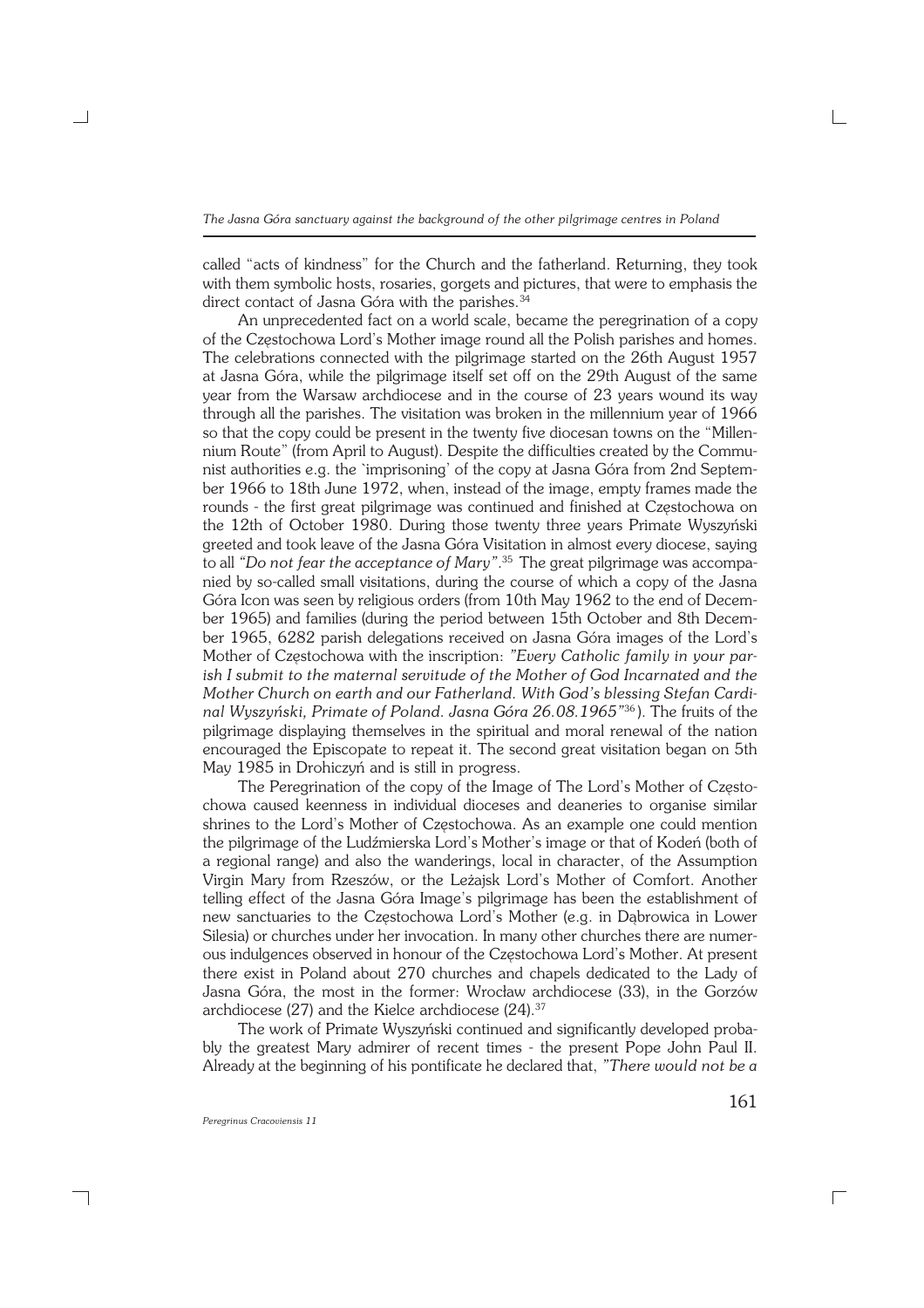*Pole in Peter's Capital if it had not been for his faith, heroic hope and trust completely in the Mother Church, if there had not been Jasna Góra".<sup>38</sup>* During his first pilgrimage to Poland, 4th June 1979, on the feast of the Mother Church, on the summit of Jasna Góra he composed to Mary an Act of Devoting to Her of he himself, the fatherland, the Christian Church and the world.

On that day the Pope spoke words still historic today: "*Jasna Góra is not only aplace of pilgrimage for Poles from Poland and the whole world. Jasna Góra is a sanctuary of the nation. One must place one's ear to this holy place so as to feel how the heart of the nation beats in the Heart of Mary"*<sup>39</sup> The second papal pilgrimage in June 1983 was a thanksgiving pilgrimage for the six −hundred −year maternal presence of Mary in the Jasna Góra image. The Pope has visited the Jasna Góra sanctuary twice more: in 1987 during his third pilgrimage to the father− land as well as in 1991 when he led the 6th World Youth Day. How close His Holiness is to the Jasna Góra Lady and her Częstochowa sanctuary is best borne out by the fact that millions of people the world over know Her just as the Pope's Madonna. The Pope's attitude undoubtedly has led to the further flowering of Jasna Góra. From the moment of John Paul II's first visit in 1979 the centre is visited annually by 4−5 million people, which makes Jasna Góra one of the chief Marian centres in the world. Among the pilgrims, around four hundred thousand are for− eign from close on 100 countries. To Częstochowa annually are organised pilgrim− ages from almost 70% of Catholic parishes in Poland. The record number was noted in 1991 on the occasion of World Youth Day. Then seven million pilgrims from all the continents were registered.

Since 1977 a decisive rise in walking pilgrimages to Częstochowa has been noted, linked, among others, to the celebrations commemorating 600 years of the cloister (1982−1983). For the commemoration of this anniversary several walking pilgrimages were initiated, as an example the Kaszuba pilgrimage from Swarzew ("*600 kilometres on the 600th year"*). The greatest number of pilgrims arrive during church fair days: The Lord's Mother Queen of Poland (3rd May), the As− sumption of the Holiest Virgin Mary (15th August), the Częstochowa Lord's Mother (26th August) and the Birth of the Holiest Virgin Mary (8th September). The faithful at that time numbered between 300,000 to 500,000.

Over 50 footpaths wind their way to Częstochowa, covering the whole of Poland, the lengths of which range from several to several hundred kilometers. En route to Częstochowa pilgrims usually take in other sanctuaries on the way, for example the Highlander's Pilgrimage stops off at Ludźmierz, Kalwaria Zebrzydows− ka, Maków Podhalański, Leśniów; the Warsaw Academic Walking Pilgrimage pass− es through Niepokalanów, Miedniewice, Smardzewice, Gidle, Mstów; the Przemyśl pilgrimage sees the sanctuary in Borek Stary and the Zielona Góra − Gorzów Dioc− esan Pilgrimage visits Święta Góra in Gostyń. Annually around 150 groups, total− ling between 175,000 to 200,000 people take part in walking pilgrimages.

Jasna Góra is certainly its own religious and social phenomenon on a world scale, especially in the Christian world. It is important to remember that in Poland

 $\Box$ 

┑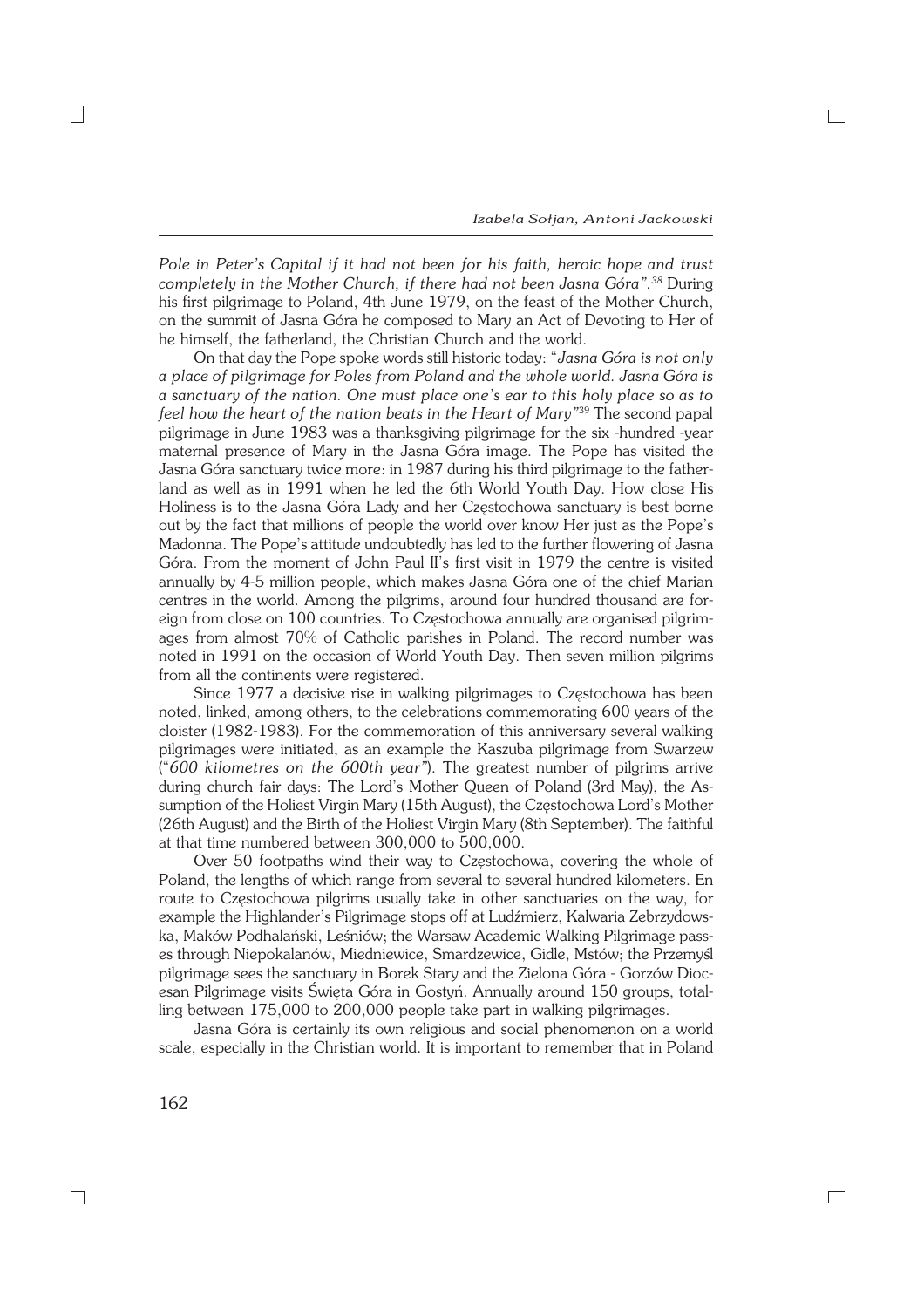Fig. 2 Directions of pedestrian pilgrimages to Jasna Góra between 8 and 15 August 1995.

pilgrimages on foot are typical solely to Jasna Góra, though the tradition, at times equalling several hundreds of years, concerns the majority of Polish places of pil− grimage. Pilgrims on foot from the local neighbouring parishes or deaneries for major religious celebrations, church fairs and anniversaries, arrive at even small centres of a local scale. A particularly strong tradition of pilgrimage has been pre− served to the present day in Kalwaria Zebrzydowska, Ludźmierz, Piekary Śląskie, Wambierzyce, Bardo Śląskie, Kodeń, Gietrzwałd and Wejherowo. Here it is worth mentioning just one more sanctuary to which pilgrims travel exclusively on foot. This being Wiktorówki - a centre devoted to Queen Mary of the Tatra Mountains, situated in the mountains at a height of 1150 metres above sea level.

┑

163

 $\Box$ 

 $\sqcup$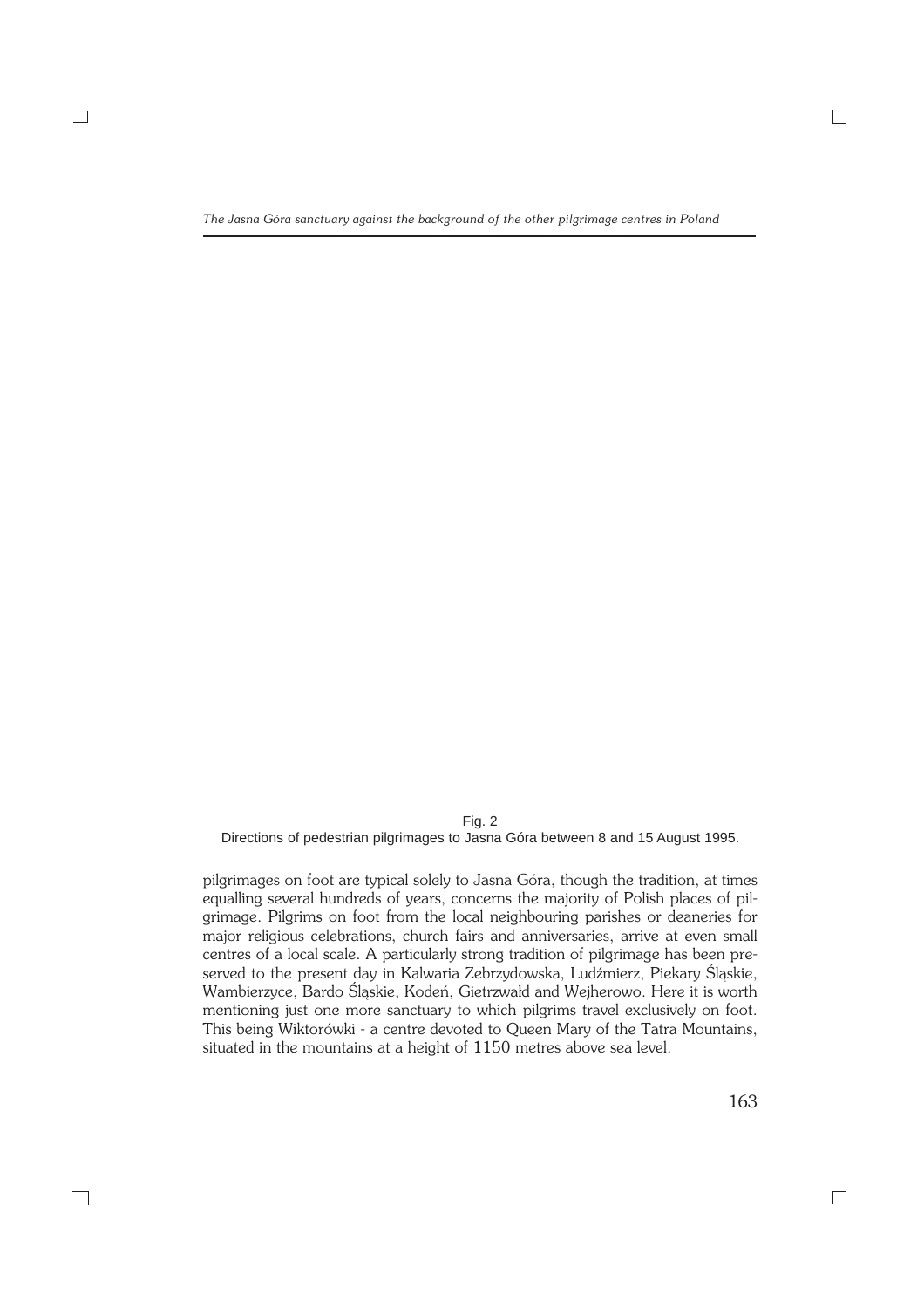$\Box$ 

Besides the main August fair (15th August) several thousand highlanders wind their way here equally on Christmas Eve for the Pasterka mass as well as on New Year's Eve.

As has been already mentioned, the whole nation prepared itself for the main religious celebrations, the main historical commemorations, as a rule, on Jasna Góra. They have found a wide response in the priestly programme of all Catholic dioceses and parishes. Thousands of the faithful visited at that time not only Jasna Góra but a range of other sanctuaries of various influences. It widely became the practice to dedicate individual parishes to the care of the Lord's Mother. After the Second World War the first act of this kind took place in Kalwaria Zebrzydowska when Cardinal Adam Sapieha, before the wonderful image of the Kalwaria Lord's Mother, devoted the Cracow Archdiocese to the Immaculate Heart of Mary (1946).<sup>40</sup>

An important indication of religious life in the aforementioned period was the numerous coronations by grace of the celebrated Marian images. During the years 1958−1992 in the Polish lands over one hundred Marian Cult images were crowned, which is definitely an amazing event on a world scale. And in this case the services of Primate Wyszyński and the present Pope, John Paul II, remain invaluable. Pri− mate Wyszyński personally oversaw 42 of these coronations, and the Pope 17 (of which 5 while he was Archbishop of Cracow). The coronation celebrations always drew crowds of pilgrims, and became huge religious demonstrations and often na− tional as well. Papal crowns were received, during the period that interests us, by the images, to mention a few, in Myślenice, Gietrzwałd, Święta Lipka, Ludźmierz, Licheń, Leśniów. Of a special ceremonial character were the coronations in Oku− lice (in 1962, present were the Polish Primate, 16 bishops, 500 priests, 100,000 pilgrims); Nowy Sącz (the ceremony was in 1963 in Zawada, 6 kms from Nowy Sącz, as the town authorities had refused permission for the coronation to take place on any of the town squares, present were 17 archbishops and bishops, 700 priests, 300 nuns and 300,000 of the faithful); Licheń (in 1967 with the participa− tion of the entire Polish Episcopate and pilgrims from all over the country); Wambi− erzyce (1980, over 30 bishops including Cardinal Raggio from Rome and Bishop Tomaszek from Prague) as well as the coronation performed by Pope John Paul II (as an example the coronation of the image from Maków Podhalański on Cracow Błonie in 1979, and the coronation on Jasna Góra of the images from Brdów, Zielenice, Stoczek Warmiński during the Second Papal Pilgrimage in 1983)<sup>41</sup>.

Coronations, jubilees and indulgences are the most important moments mark− ing the rhythm of life of the majority of the sanctuaries. In each of the 500 regis− tered at present places of pilgrimage in Poland they are held extraordinarily cere− moniously. The majority of the indulgences are connected with the Cult of Mary, especially with the Feast of the Lord's Mother Queen of Poland (3rd May), the Assumption of the Holiest Virgin Mary (15th August), the Birth of the Holiest Vir− gin Mary (8th September) and the Sorrowful Lord's Mother (15th September). In the case of almost 20 sanctuaries the established Feasts are connected with the concrete images of Mary located there. Among those indulgences, the best known are connected with the Feast of the Częstochowa Lord's Mother (26th August),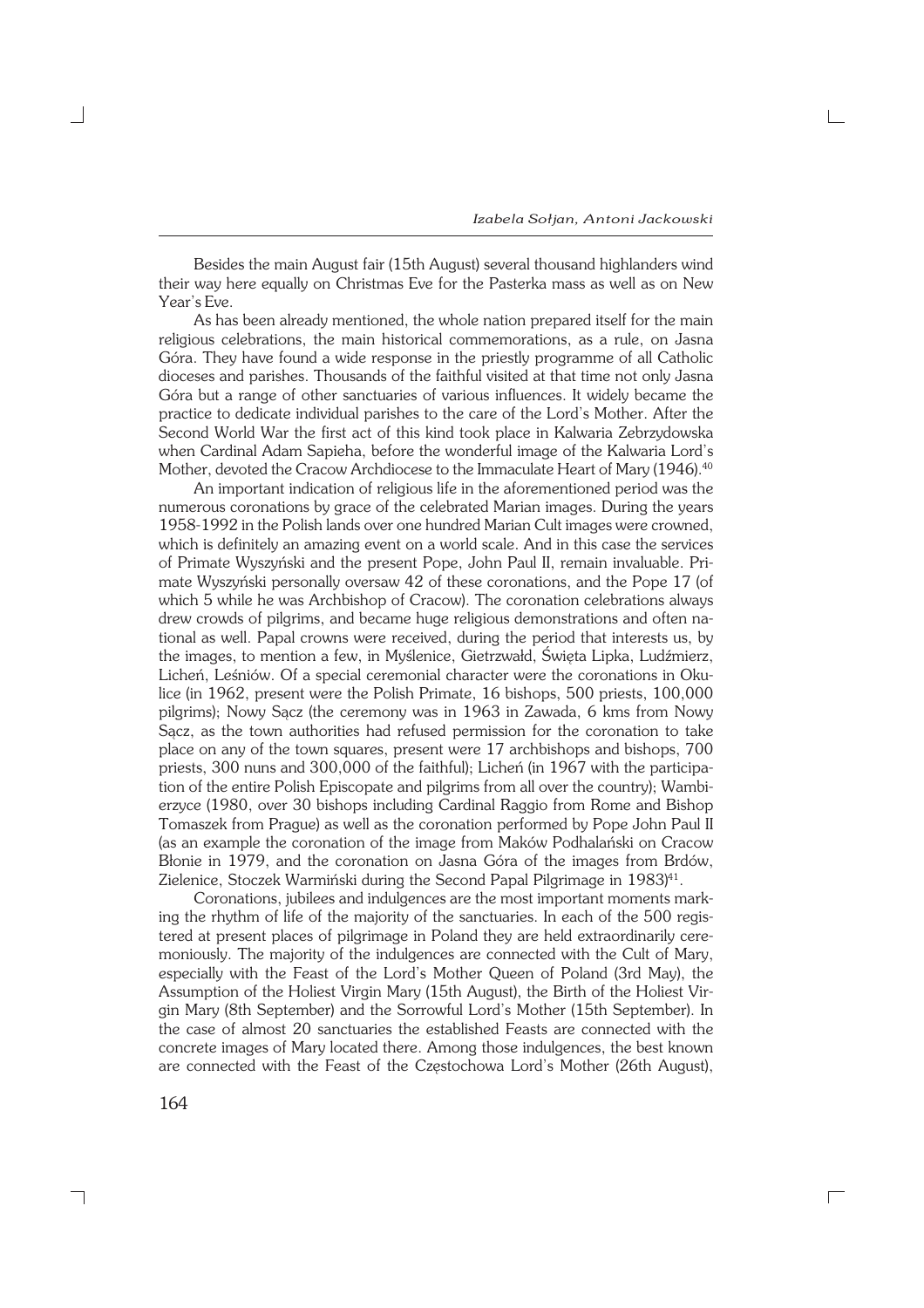Fig. 3 Directions of pedestrian pilgrimages to Jasna Góra between 22 and 30 August 1995.

introduced in 1956 to all Polish dioceses. Many pilgrims arrive also for the Kalwaria Lord's Mother's Fair (Kalwaria Zebrzydowska, 13th August), Piekary Śląskie (12th September), Kodeń (2nd July), Leśna Podlaska (26th September), Różanystok (the last Sunday of June), Gidle (first Sunday of May), Gostyń (25th June), Święta Lipka (11th September), Gietrzwałd (8th September), Tuchów (2nd July), Leśniów (2nd July), Rokitno (15th August). As far as indulgences connected with Lord's feast−days are concerned, with the exception of the celebrations connected with the period of Holy Week, the most frequently held are the festival of the Raising of the Holy Cross (14th September), the Finding of the Holy Cross (4th May) as well as the Holiest Blood of Christ (1st July). In the majority of cases they appear next to the Marian feasts (e.g., Kalwaria Zebrzydowska, Piekary Śląskie, Kalwaria Pacławska, Góra Świętej Anny, Wejherowo), but sometimes they are the only main festivals in

┑

165

 $\overline{\Gamma}$ 

 $\sqcup$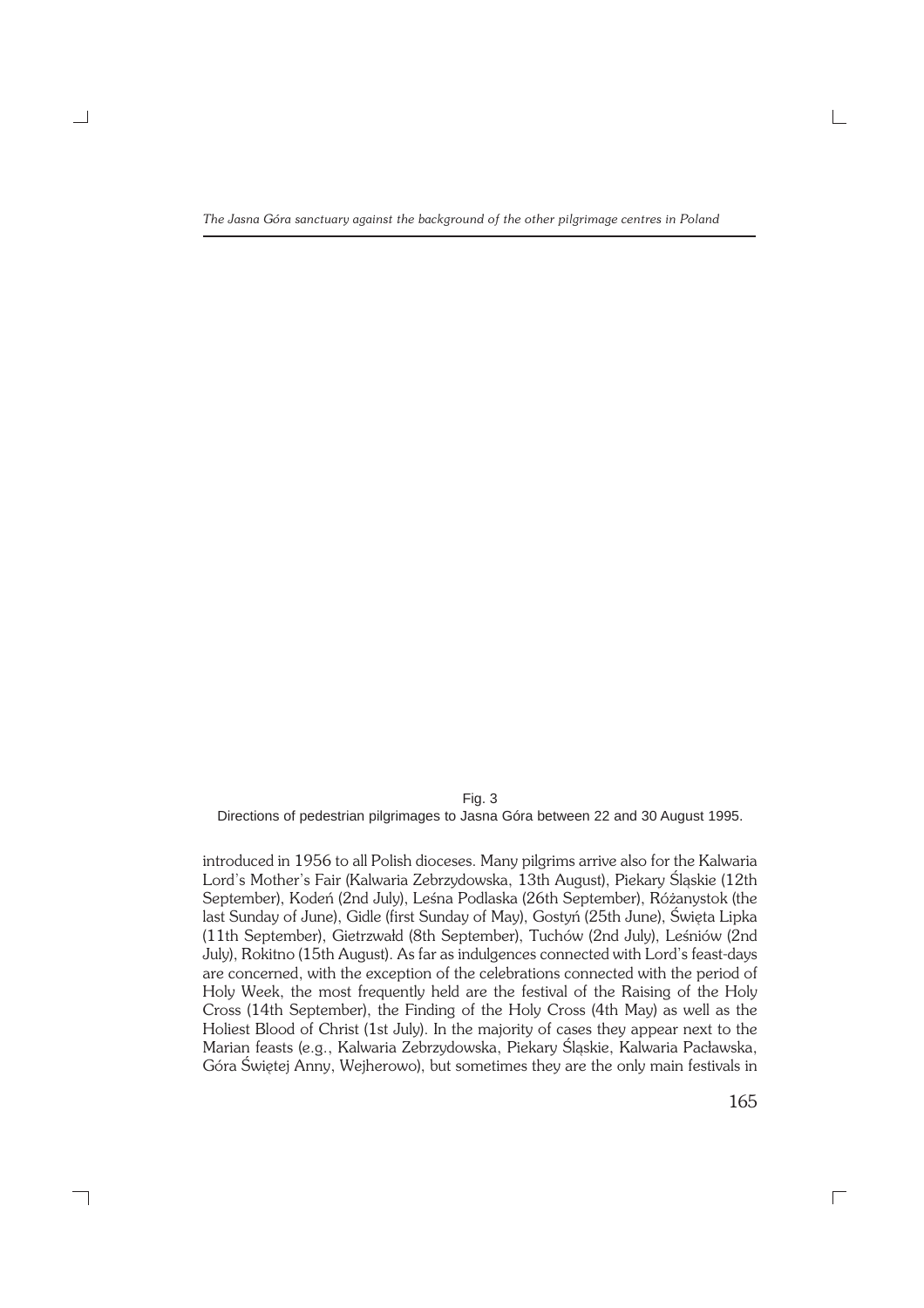$\Box$ 

the given centre (e.g., in Pakość nad Notecią, Kobylanka, Ujście). Noticeably less often are main church−fairs connected with the cult of saints. The best known that are linked with saints (or the blessed): with Stanisław the Bishop Martyr, patron of Poland (8th May, central celebrations in Cracow and Szczepanów), Adalbert (Wojciech), patron of Poland (23rd April, Gniezno), Jadwiga Śląska (16th October, Trzebnica), Maksymilian Kolbe (14th August, chiefly Niepokalanów), Stanisław Kostka (18th September, Rostkowo near Przasnysz), Kinga (24th July, Stary Sącz, Wielic− zka) and also with the yet to be cannonized priest Jerzy Popiełuszko (19th October, Warsaw). On the whole in a given centre in the course of a year several main church−fairs are held, and sometimes even a dozen or so (e.g., in Częstochowa, Kalwaria Zebrzydowska, Leżajsk).

In certain centres the "pilgrimage" celebrations last several days, sometimes even a week. This is the case especially where the Mysteries of the Passion of Christ take place (e.g. Kalwaria Zebrzydowska) or celebrations of the Passing Away and Funeral of the Lord's Mother (e.g., Kalwaria Zebrzydowska, Kalwaria Pacławska, Leżajsk). An indication of the enormous standing enjoyed by the pilgrimage cele− brations is the fact that often (especially in cases of smaller centres − local or region− al) during the course of the main fairs come between 70% and 75% of those pil− grims registered in the course of the year.

There is obviously no way that, in such a short work, all the important aspects of the religious life and activities of Polish sanctuaries in the postwar period could be presented. It is necessary, however, to devote a few lines to the most important centres of pilgrimage, of the greatest influence (besides the already mentioned Sanc− tuary of Jasna Góra). Marian sanctuaries dominate decisively among Polish sanctu− aries − around 430 of which over 160 possess crowned images of the Lord's Moth− er. Taking into consideration the range of influence it is possible to distinguish five groups of sanctuaries: those of an international range (Jasna Góra, Niepokalanów, Warsaw, Kalwaria Zebrzydowska, Oświęcim), of a range (Piekary Śląskie, Góra Świętej Anny, Licheń, Gniezno and Cracow), inter−regional sanctuaries (around 25 centres), regional sanctuaries (134 centres) as well as centres of a local character (330 sanctuaries).

Kalwaria Zebrzydowska is regarded as the second sanctuary in Poland after Jasna Góra, called often as a consequence *"Jasna Góra or Częstochowa Małopolski"*. The Passion Mystery like the Marian August celebrations draw tens of thousands of pilgrims, awakening at the same time increasing interest among foreigners. The pilgrim traffic to this sanctuary has animated in recent years with an annual attendance of between 800,000 to 1,000,000. Since the beginning of the 1970s the range of Niepokalanów as a centre of pilgrimage has started to extend, initially nationally, and later internationally. This centre, founded by Maksymilian Kolbe in 1927 was, for many years, the centre of the Niepokalanów cult. From the time of his beatification (1971) and canonisation (1982) beside the Marian Cult there has grown up a strong cult around the Saint. The numerous santuaries are visited by pilgrims from various European countries, as well as from the United States of America, Canada and Japan, which is linked, among other things, to the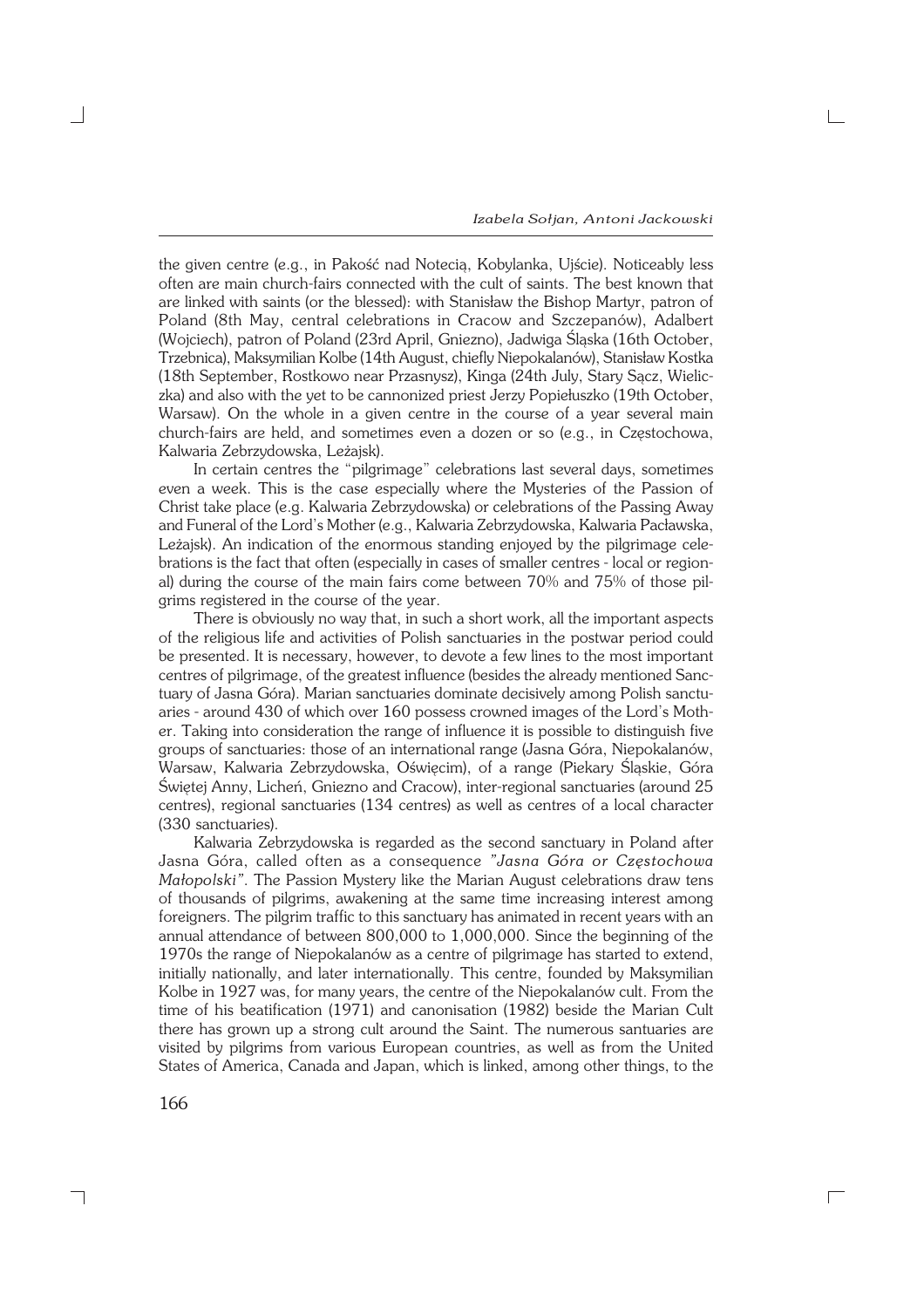Fig. 4 Pilgrimage movement to the centres of religious cults in Poland in 1992 (in thousands of pilgrims)

activities in these countries of Niepokalanów Militia centres. Annually, Niepoka− lanów is visited by 600,000 to 800,000 pilgrims, 2% of which are foreign. Many pilgrims, beside Niepokalanów, also reach Zduńska Wola (the saint's birth place) as well as to Oświęcim (his death cell).

In Warsaw the movement of pilgrims is concentrated on, firstly, the vicinity of Cardinal Stefan Wyszyński's tomb, the Millennium Primate who died in 1981, as well as the grave of Father Jerzy Popiełuszki murdered in 1984 by the security services. During the years 1984−1994 Father Jerzy's grave at Warsaw's Żoliborz Cementary was visited by 12 million pilgrims altogether, including known personages

┑

167

 $\overline{\phantom{a}}$ 

 $\sqcup$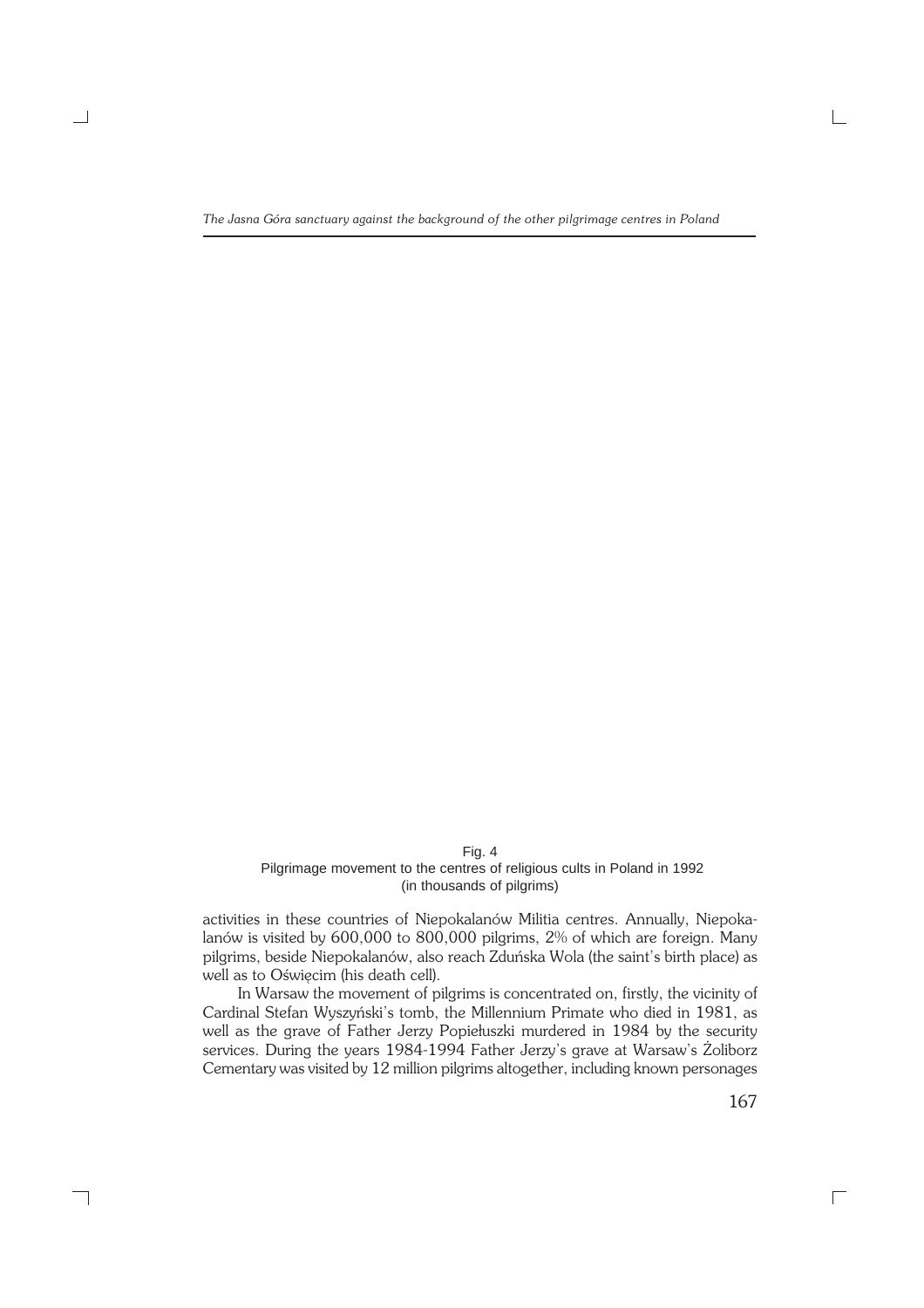like Pope John Paul II, Mother Teresa of Calcutta, Margaret Thatcher, George Bush, and Wilfried Martens.

In the group of sanctuaries of a national scope, the main role is played at present by Licheń (the Cult of Mary − the Sorrowful Queen of Poland), Piekary Śląskie (the Marian Cult, the Way of the Cross) as well as Cracow (the Cult of St Stanisław Bishop, Blessed Jadwiga as well as the most dynamically developing cult of the Lord's Compassion and Blessed Faustyna Kowalska in the sanctuary in Łagiewniki).

Among centres of pilgrimage in recent years an increasingly greater role has been played also by centres propagating the Cult of the Lord's Mother of Fatima, Lourdes and Saletin and so linked to the greatest Marian revelations of the nine− teenth and twentieth centuries. Living centres of pilgrimage are first of all the sanc− tuaries: "Fatima" in Trzebinia, Turza Śląska, at Krzeptówki in Zakopane, Szczecin; the Weeping Lord's Mother's sanctuary of La Salette in Dębowiec and the Polish Lourdes of the Cracow missionaries. In the Katowice diocese in 1949 a pilgrimage procession of a figure of the Lord's Mother of Fatima was initiated. Many diocesan centres of the Cult of Fatima arose after the assassination attempt on John Paul II as a sign of thanks for the deliverance of the Holy Father. With this same intention the new sanctuary church in Krzeptówki was erected, in which today continues an unceasing prayer for the Holy See and Pope John Paul II.

The conclusion of these reflections on the phenomenon of Jasna Góra and equally on the phenomenon of Polish piety, expresses itself, among others things, by the existence for centuries on the Polish lands of numerous, living centres of pilgrimage. In the words of the Marian Millennium Primate, Stefan Cardinal Wyszyński: *"As if with a ring of border defence towers, Mary has surrounded the Polish land with capitals of miracles and grace, where she invigorates the heart, wipes away tears, heals, gladdens. From the distant initial north, where the "star of the Polish sea" − Maryja Swarzewska keeps watch, through Tuchola, Chełmno, Gostyń, Jasna Góra, Gidle right to Piekary, where the Silesian peo− ple with a Marian song defending their native tongue, through the sea of blood revealed itself to a free Poland: and earlier − via a southern path − from Kalwaria Zebrzydowska through the Podhale capital − Mary Ludźmierska, through Tuchów all the way to Jazłowiec, where the orders give "Hetman Jazda Polska" from the feet of Mary Latyczowska, the Holy Exile, who in the Łuck cathedral found refuge and due adoration, right to the capital of the Great Lithuanian Princess − who shines in Ostra Brama. And with the heart of hearts − Jasna Góra"<sup>42</sup> .*

#### **Notes:**

*<sup>1</sup> Source:* Rev. B. Kumor, *The Historical Background of the Cult of St. Mary in Poland, in:* Theological Studies of Tarnów*, vol. X, pp. 259−263.*

*<sup>2</sup>* Rev B. Przybyszewski, *Roman Pilgrimage Churches*, Cracow 1979, p. 155.

<sup>3</sup> A. Witkowska, *Pilgrimage Cults of 15th Century Cracow*, Lublin 1984, p.104.

<sup>4</sup> A. Jackowski, *The Development of Pilgrimages in Poland*, in: A. Jackowski, et al, *Space and Sacrum. The geography of the religious culture in Poland and its changes from the 17th to the*

 $\overline{\Gamma}$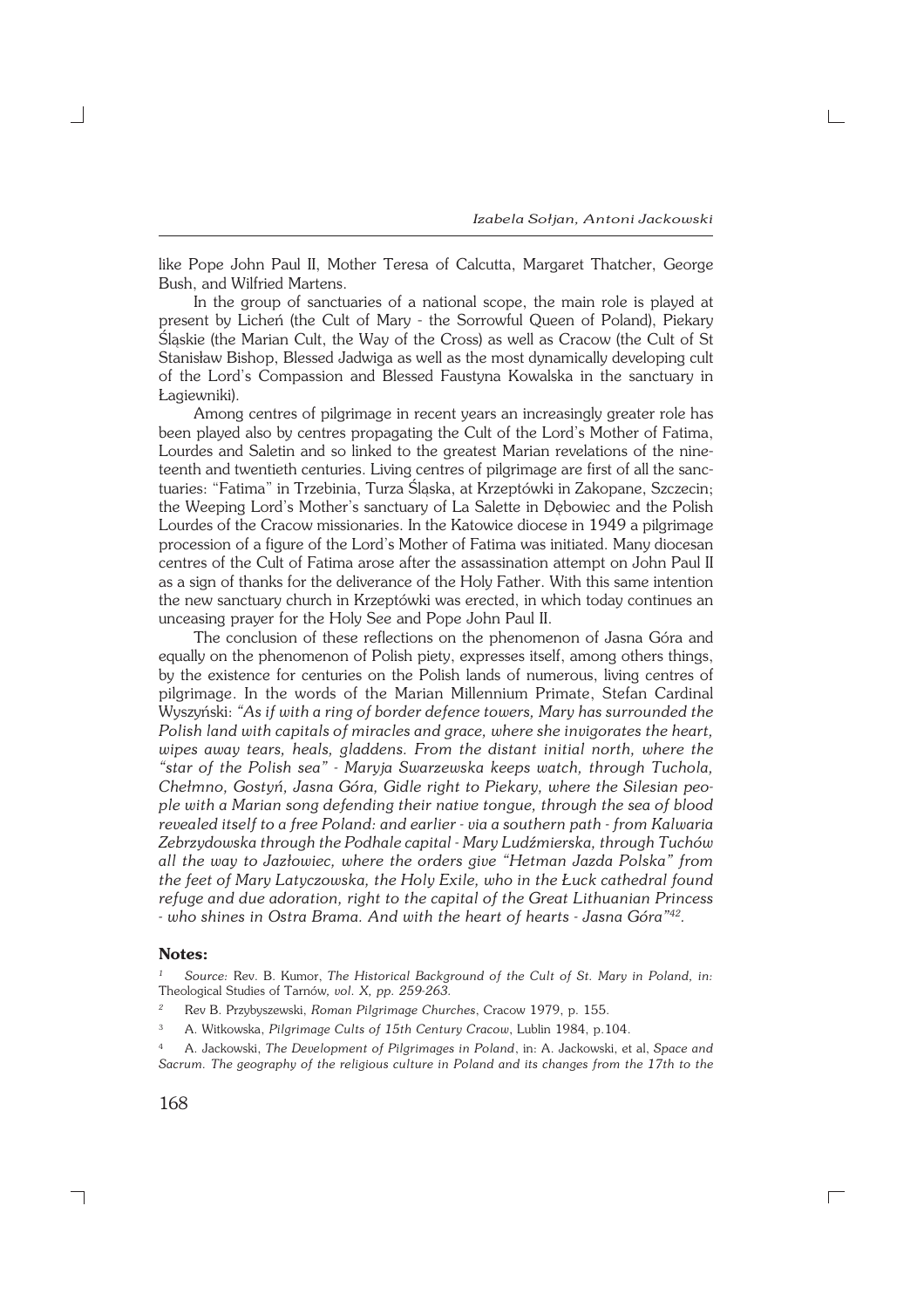*The Jasna Góra sanctuary against the background of the other pilgrimage centres in Poland*

*20th century on the example of centres of cult and pilgrimage migration, Cracow 1995, p. 14. <sup>5</sup>* Z. S. Jabłoński OSPPE, *Jasna Góra is in Europe*, in: *Thou Art the Greatest Pride of Our Nation*. Edited by K. Kunz, Częstochowa−Jasna Góra 1991, p. 324.

<sup>6</sup> Z. S. Jabłoński, *op. cit.*, p. 234.

<sup>7</sup> Z. S. Jabłoński, *op. cit.*, p. 234.

<sup>8</sup> Z. S. Jabłoński OSPPE, *The History of Jasna Góra as Seen through Important Events*, in: *Thou Art the Greatest Pride of Our Nation*, p. 278.

<sup>9</sup> Z. S. Jabłoński OSPPE, *Jasna Góra is in Europe*, in: *Thou Art the Greatest Pride of Our Nation*, p.235.

<sup>10</sup> Z. S. Jabłoński OSPPE, *The History of Jasna Góra as seen through Important Events*, in: *Thou Art the Greatest Pride of Our Nation*, p. 279.

<sup>11</sup> P. H. Pruszcz, *Floods of God' s Mercy which God the Father Bestows at Various Places in the Polish Kingdom before the Pictures of Christ and His Mother*, Cracow 1662, pp. 17−22.

<sup>12</sup> D. Łuszczek ZP, *Crowned Copies of the Picture of the Mother of God of Częstochowa in Poland, from the 15th till the 17th centuries*, Studia Claromontana, vol. 10, 1989, pp. 184−203.

<sup>13</sup> Rev. W. Nowak, *The History of the Picture and the Cult of the Mother of God of Gietrzwałd*, Studia Warmińskie (Warmian Studies), vol. 14, pp. 111−113.

<sup>14</sup> A. Kuszczyńska−Iracka, *Folk Pictures of the Mother of God of Częstochowa*, Studia Claromontana, vol. 2, 1982, pp. 276−287.

<sup>15</sup> H. Żerek , *Social and Geographical Range of the Influence of Marvellous Pictures in Poland in the 17th and 18th centuries*, Acta Univ. of Łódź, Zeszyt NaukowyUL: Social and Humanistic Sciences, series I40, 1978, pp. 3−19.

<sup>16</sup> E. Bilska, *Kalwaria Zebrzydowska as an Example to Other Centres of Pilgrimages in Poland*, Peregrinus Cracoviensis, 2, 1995, p.149.

<sup>17</sup> J. Glemp, *National Pilgrimages to Jasna Góra*, in: *Thou Art the Greatest Pride of Our Nation*, p.187.

<sup>18</sup> A. Jackowski, *The Development of Pilgrimages in Poland*, p.24.

<sup>19</sup> Rev. J. Myszor, *The Place of Jasna Góra in the Religiousness of the Inhabitants of Silesia in the 19th and at the beginning of the 20th centuries*, Studia Claromontana, vol. 7, 1987, pp. 93−94.

<sup>20</sup> Rev. J. Górecki, *Pilgrimages in Silesia between 1869 and 1914*, Katowice 1994, p. 30.

<sup>21</sup> Rev. D. Olszewski, *The religiousness of pilgrims in Polish religious culture at the turn of the 19th century*, Studia Claromontana, vol. 7, 1987, p. 72.

<sup>22</sup> Rev. W. Pasiut, *The Sanctuary of Jesus Christ in Kobylanka*, Kobylanka 1986, pp. 21−22.

<sup>23</sup> Rev. J. Górecki, *op. cit.*, p. 163.

<sup>24</sup> *Historia Calvariae seu...descriptio situs, fundationis privilegiorum...Conventus Zebrzy− dovicensis....collecta anno Domini 1613*, 1600−1904, pp. 59−60, The Archives of the Bernardine Monastery in Cracow, Call no. IV−a−1, pp. 507−512.

<sup>25</sup> A. Hoppe, *Des Oesterreichers Wallfahrtsorte*, Vienna 1914, p.56.

<sup>26</sup> Rev. W. Nowak, *op. cit.*, p.124.

<sup>27</sup> Rev. W. Nowak, *op. cit.*, p. 125.

┑

<sup>28</sup> Rev. J. Górecki, *op. cit.*, pp. 30−31.

<sup>29</sup> Z. S. Jabłoński OSPPE, *The History of Jasna Góra as Seen through Important Events*, in: *Thou Art the Greatest Pride of Our Nation*, p. 288.

<sup>30</sup> *A List of Some Miraculous Pictures of St. Mary, the Queen of Poland and Victories Attributed to Her Intervention*, edited by H. & J. Szymański, Toruń−Podgórz 1937; *The Archives of the Domi− nican Monastery in Borek Stary.*

169